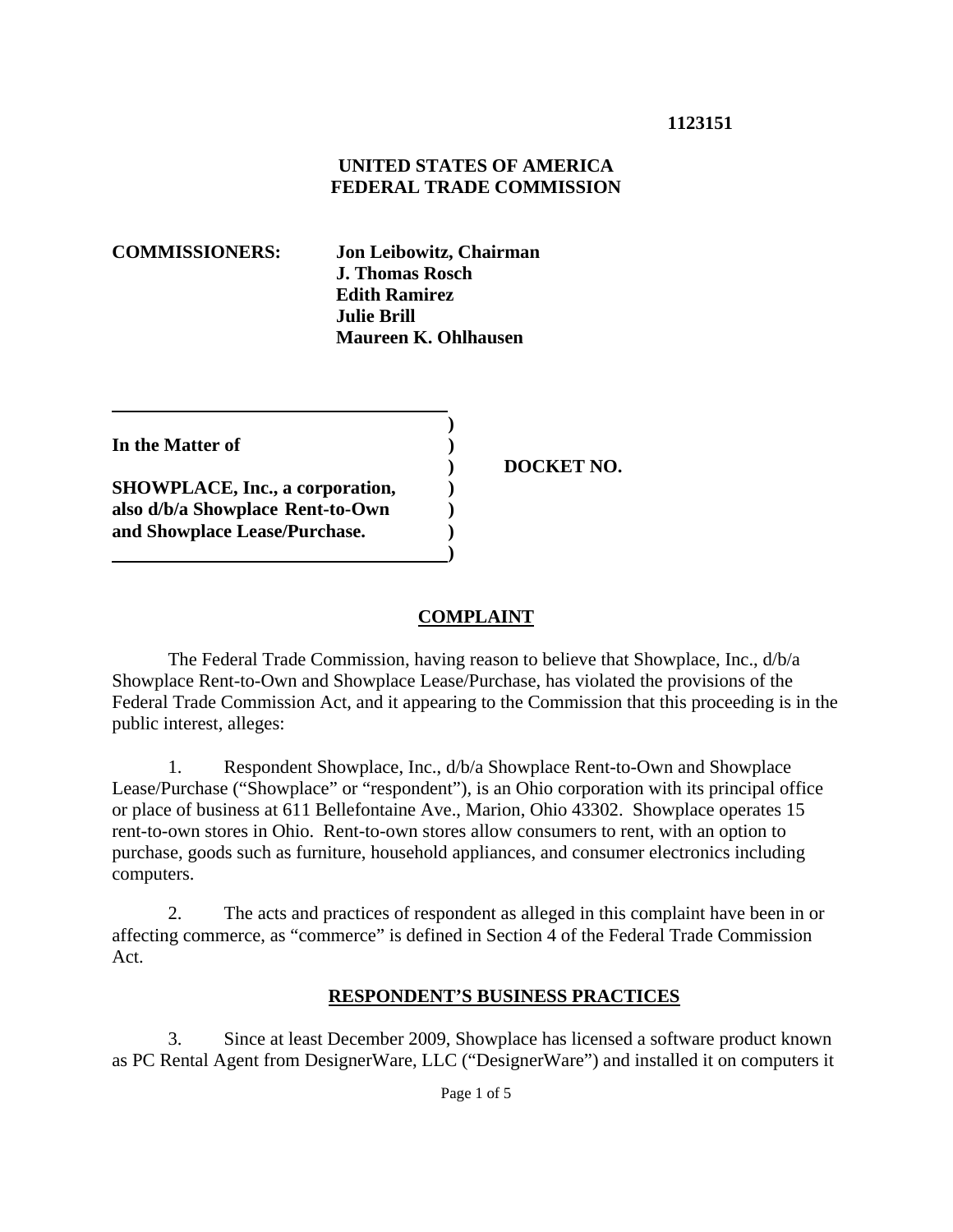rents to consumers. PC Rental Agent, when installed on a rented computer, enables Showplace to disable the computer remotely. Showplace disables the computer when it is reported lost or stolen, or when a consumer is late making payments, has stopped communicating with Showplace, or has otherwise violated the rental contract. PC Rental Agent also enables Showplace to remotely install and activate an add-on program called Detective Mode. Using Detective Mode, Showplace can surreptitiously monitor the activities of the computer's user, including by using the computer's webcam. Through Detective Mode, Showplace can also secretly gather consumer's personal information using fake software registration windows.

4. Showplace installs PC Rental Agent on computers it rents to consumers prior to the consumer taking possession of the computer. The presence of PC Rental Agent is not detectable to a computer's user and the computer's renter cannot uninstall it.

5. Showplace can remotely install and activate Detective Mode on any computer with PC Rental Agent. Once activated, Detective Mode can log the keystrokes of the computer user, take screen shots of the computer user's activities on the computer, and photograph anyone within view of the computer's webcam. Detective Mode gathers this information and transmits it to Showplace, unbeknownst to the individual using the computer. Showplace does not tell the computer user about the activation of Detective Mode.

6. Using Detective Mode, Showplace has gathered data about whoever is using the computer, whether the user is the computer's renter or another individual. At one level of activation, Detective Mode will gather data every two minutes that the computer is connected to the Internet for a period of 60 minutes. If Showplace wants more information it can instruct Detective Mode to record data every two minutes until directed to stop doing so. Data gathered via Detective Mode can reveal private, confidential, and personal details about the computer user, including: usernames and passwords for access to email accounts, social media websites, and financial institutions; medical records; private emails to doctors; employment applications containing Social Security numbers; and bank and credit card statements. In numerous instances, Showplace has obtained data via Detective Mode that has revealed private, confidential, or personal information about computer users.

7. Showplace has used the information improperly obtained via Detective Mode in connection with collecting or attempting to collect debts, money, or property pursuant to consumer rental contracts.

8. Showplace's gathering of private and confidential information about individuals causes or is likely to cause substantial harm to consumers. Because of Showplace's intrusion, consumers are at risk of harm from exposure of their personal, financial account access, and medical information. Consumers are actually harmed by Showplace's unwarranted invasion into their homes and lives, and its capture of the private details of individual and family life. Secretly collecting such data can cause consumers financial and physical injury and impair their peaceful enjoyment of their homes. Consumers cannot reasonably avoid these injuries because Detective Mode is invisible to them. The harm caused by Showplace's unauthorized gathering of confidential consumer information is not outweighed by countervailing benefits to consumers or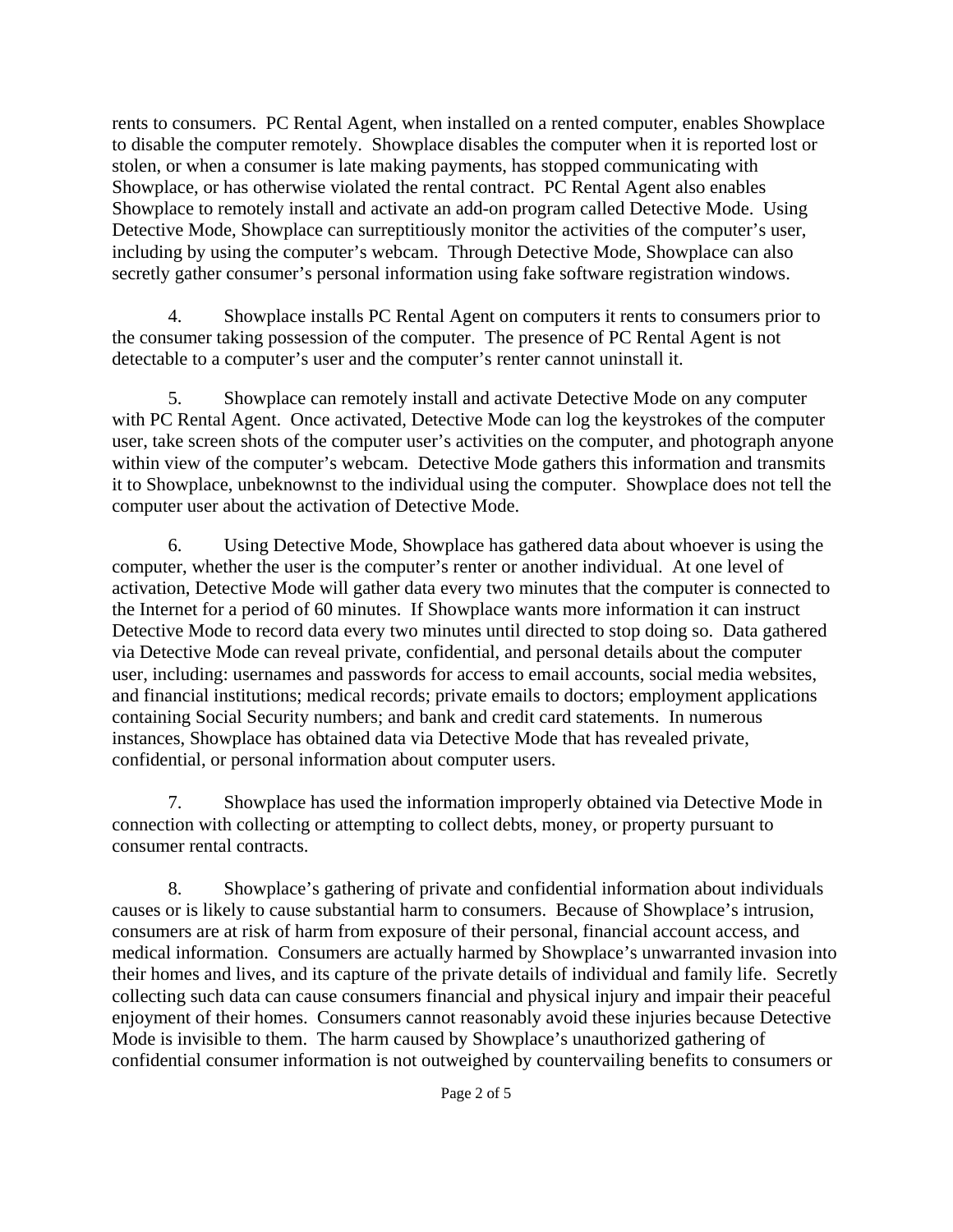to competition; indeed, in this context, where rent-to-own stores have alternate effective methods of collection, e.g., using PC Rental Agent to remotely disable the computer, there are no legitimate benefits to respondent or to the public

9. Showplace has also used another feature of Detective Mode that allows it to cause a user's computer to display a fake registration window, purportedly for Microsoft Windows or other software. The fake registration window prompts the computer user to enter a name, address, email address, and phone number. The computer user must enter the requested information to close the window. A screenshot of one such fake software registration window appears below.

| Windows<br>registration |                                                                                                                                                                                                                                                                                                      | Current Product Key -                                        |          |  |
|-------------------------|------------------------------------------------------------------------------------------------------------------------------------------------------------------------------------------------------------------------------------------------------------------------------------------------------|--------------------------------------------------------------|----------|--|
|                         | MHFPT-8C8M2-V9488-FGM44-2C9T3<br>****** This copy of Windows is not activated ******<br>Your license information needs to be saved to activate Microsoft<br>Windows. Microsoft Windows will verify your address and postal<br>code against valid locations to ensure you are NOT a victim of Piracy. |                                                              |          |  |
|                         |                                                                                                                                                                                                                                                                                                      |                                                              |          |  |
|                         | "First Name:                                                                                                                                                                                                                                                                                         |                                                              |          |  |
|                         | "Last Name:                                                                                                                                                                                                                                                                                          |                                                              |          |  |
|                         | "Street Address:                                                                                                                                                                                                                                                                                     |                                                              |          |  |
|                         | Apt#                                                                                                                                                                                                                                                                                                 | "Postal Code:                                                |          |  |
|                         | "Primary phone:                                                                                                                                                                                                                                                                                      |                                                              |          |  |
|                         | Alternate phone:                                                                                                                                                                                                                                                                                     |                                                              |          |  |
|                         | email address:                                                                                                                                                                                                                                                                                       |                                                              |          |  |
|                         | Waming. This computer program is protected by copyright<br>law and international treaties, Unauthorized reproduction<br>distribution of this program, or any portion of it, may result a                                                                                                             | Under penalty of law, I verify this information is accurate. |          |  |
|                         | severe civil and criminal penalties, and will be prosecuted to                                                                                                                                                                                                                                       | Save                                                         | Shutdown |  |

10. No actual software is registered as a result of a consumer providing the requested information; instead, Detective Mode captures the information entered in the prompt boxes and sends the data to Showplace. In numerous instances, Showplace has used this information to find, require payment for, or repossess a computer.

11. Consumers who respond to the fake prompt screen and provide the requested contact information are deprived of the ability to control who has access to their contact information and how they are contacted.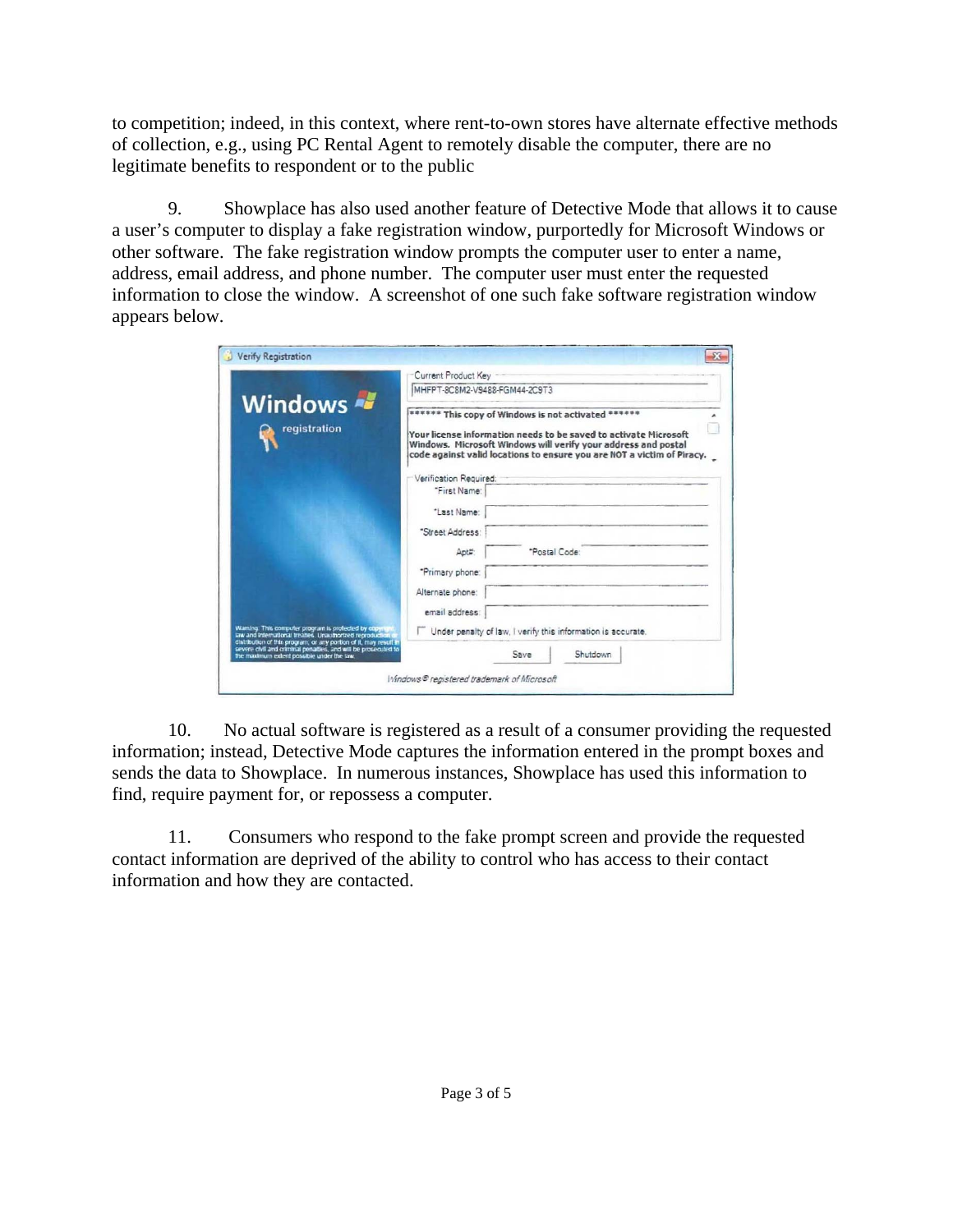# **VIOLATIONS OF THE FTC ACT**

### **COUNT I**

### **Unfair Gathering of Consumers' Personal Information**

12. Through the means described in Paragraphs 3 through 11, respondent has installed monitoring software on rented computers and gathered, or caused to be gathered, sensitive personal information about consumers from those computers.

13. Respondent's actions cause or are likely to cause substantial injury to consumers that cannot be reasonably avoided and is not outweighed by countervailing benefits to consumers or competition.

14. Therefore, respondent's practices, as described in Paragraph 12, constitute unfair acts or practices in violation of Section 5 of the FTC Act, 15 U.S.C. § 45(a).

# **COUNT II**

### **Unfair Collection Practices**

15. Through the means described in Paragraphs 3 through 11, respondent has used information improperly gathered from consumers to collect or attempt to collect a debt, money, or property pursuant to a consumer rental contract.

16. Respondent's actions cause or are likely to cause substantial injury to consumers that cannot be reasonably avoided and is not outweighed by countervailing benefits to consumers or competition.

17. Therefore, respondent's practices, as described in Paragraph15, constitute unfair acts or practices in violation of Section 5 of the FTC Act, 15 U.S.C. § 45(a).

# **COUNT III**

### **Deceptive Gathering of Consumers' Personal Information**

18. Through the means described in Paragraphs 3 through 11, respondent has represented or caused to be represented to consumers, expressly or by implication, that certain pop-up notices that appear on a computer's screen are notices from trusted software providers that contain software registration forms that must be filled out with the consumer's contact information in order to continue to use the providers' software.

19. In truth and in fact, these pop-up notices are not from trusted software providers and do not contain software registration forms that must be filled out with the consumer's contact information in order to continue to use the providers' software, but instead serve only to